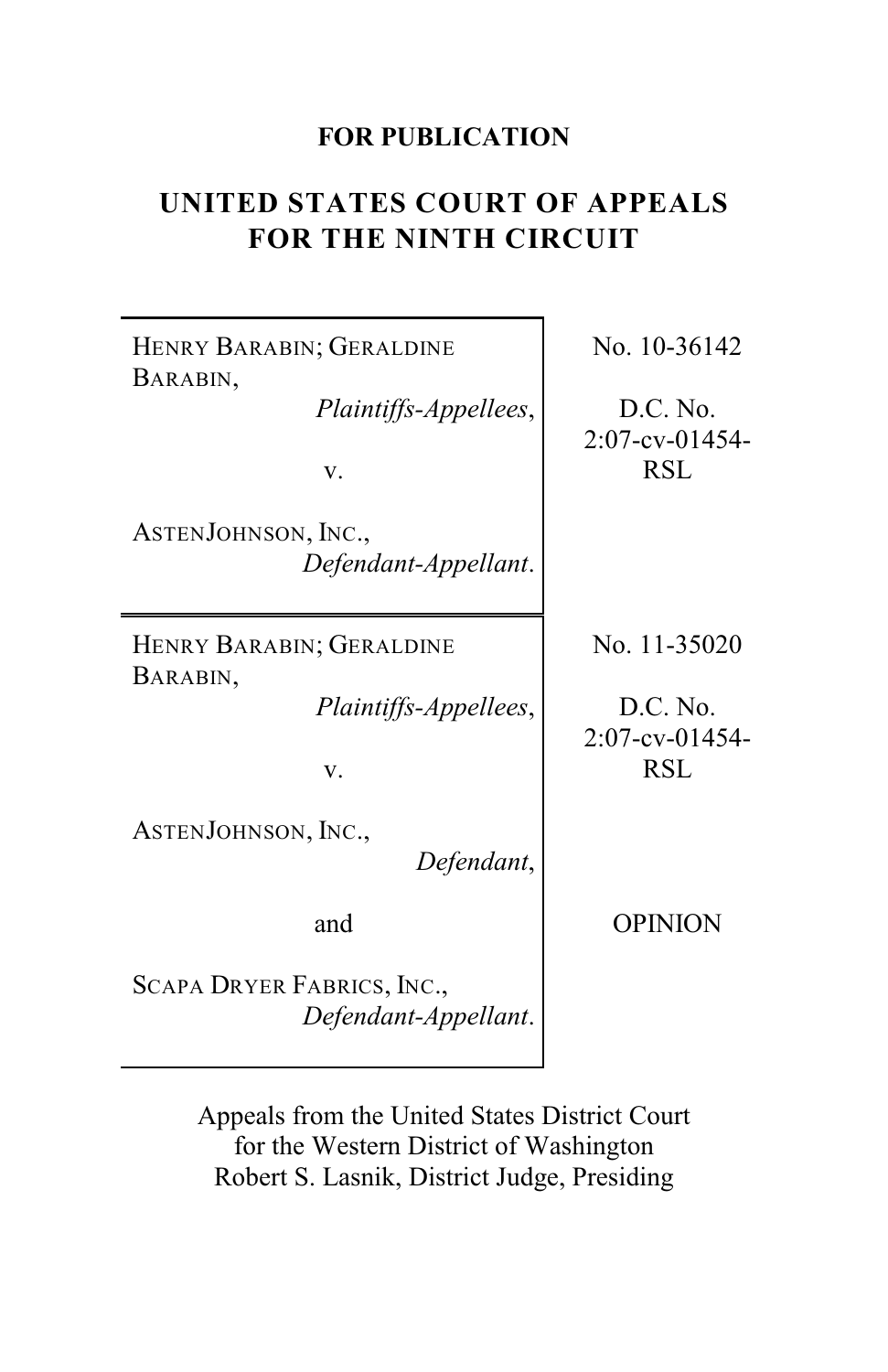Argued and Submitted January 11, 2012—Seattle, Washington

Filed November 16, 2012

Before: A. Wallace Tashima, Susan P. Graber, and Johnnie B. Rawlinson, Circuit Judges.

> Opinion by Judge Rawlinson; Concurrence by Judge Tashima; Concurrence by Judge Graber

#### **SUMMARY \***

The panel vacated the district court's judgment and remanded for a new trial because the district court failed to fulfill its obligations under *Daubert v. Merrell Dow Pharm., Inc.*, 509 U.S. 579 (1993).

The panel held that the district court abused its discretion when it failed to conduct a *Daubert* hearing or otherwise make relevance and reliability determinations regarding expert testimony. The panel held that the court's decision in *Mukhtar v. California State University*, 299 F.3d 1053 (9th Cir. 2002), *amended by* 319 F.3d 1073 (9th Cir. 2003) (order), dictated that a new trial be provided in this circumstance.

This summary constitutes no part of the opinion of the court. It has **\*** been prepared by court staff for the convenience of the reader.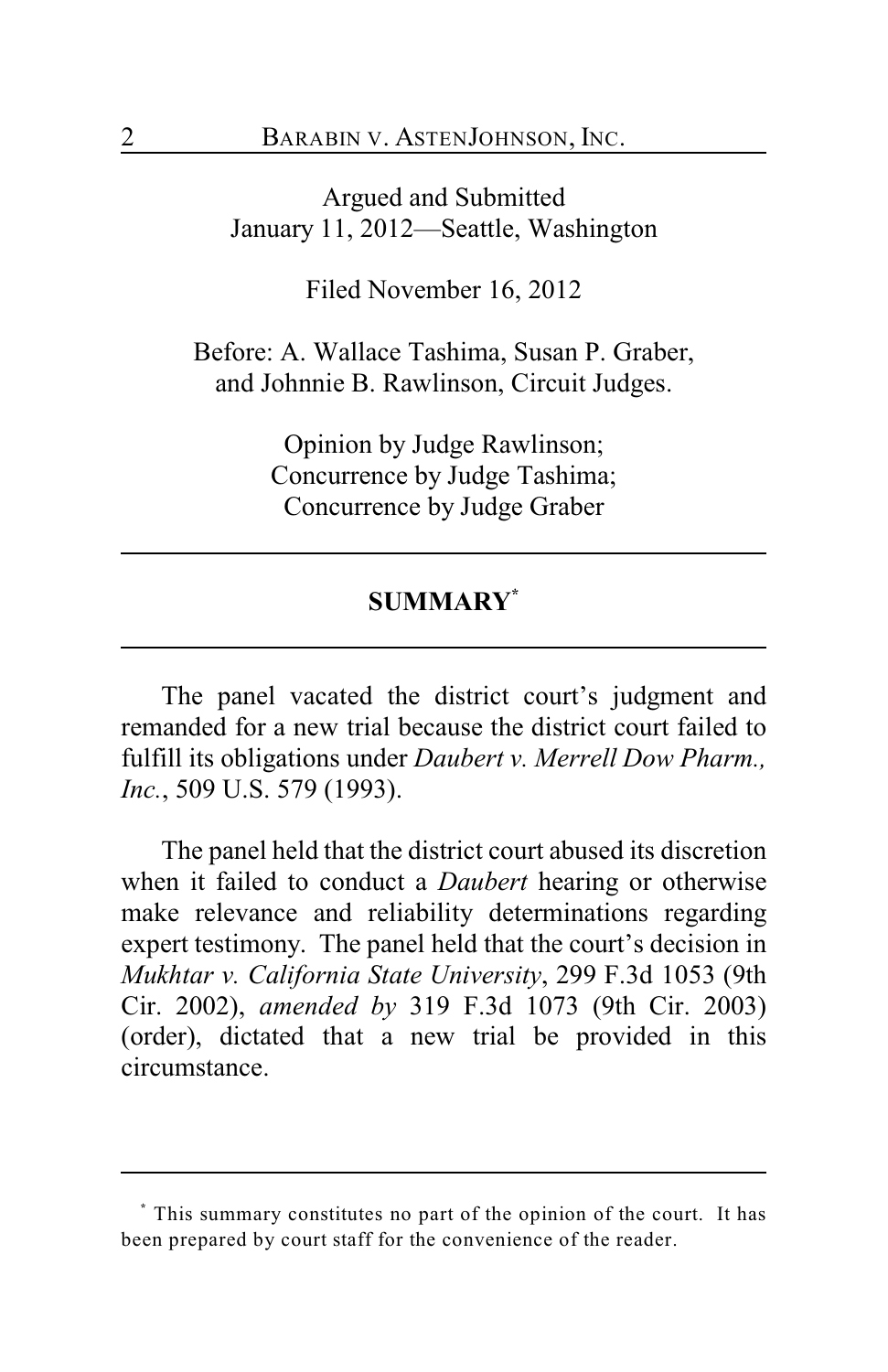Judge Tashima concurred in all aspects in the majority opinion, and wrote separately to address an issue not addressed by the majority. Judge Tashima stated that it would be helpful if the district court would articulate whether there is an impeachment exception to the Washington collateral source rule.

Judge Graber, joined by Judge Tashima, concurred fully in the majority opinion, but wrote separately to express her disagreement with the rule in *Mukhtar*, requiring the court to vacate and remand for a new trial. Judge Graber would conditionally vacate the judgment and remand with instructions to make a new *Daubert* determination, and only if the expert testimony was deemed not reliable should the district court preside over a new trial.

## **COUNSEL**

Michael B. King (argued) and Emilia L. Sweeney, Carney Badley Spellman, P.S., Seattle, Washington, for AstenJohnson, Inc.

Mary H. Spillane and Daniel W. Ferm, Williams, Kastner & Gibbs, PLLC, Seattle, Washington, for Scapa Dryer Fabrics, Inc.

Cameron O. Carter, Brayton Purcell, LLP, Portland, Oregon; Philip A. Talmage (argued), and Sidney Tribe, Talmadge/Fitzpatrick, PLLC, Tukwila, Washington; Alan Brayton, Brayton Purcell, LLP, Novato, California, for Henry and Geraldine Barabin.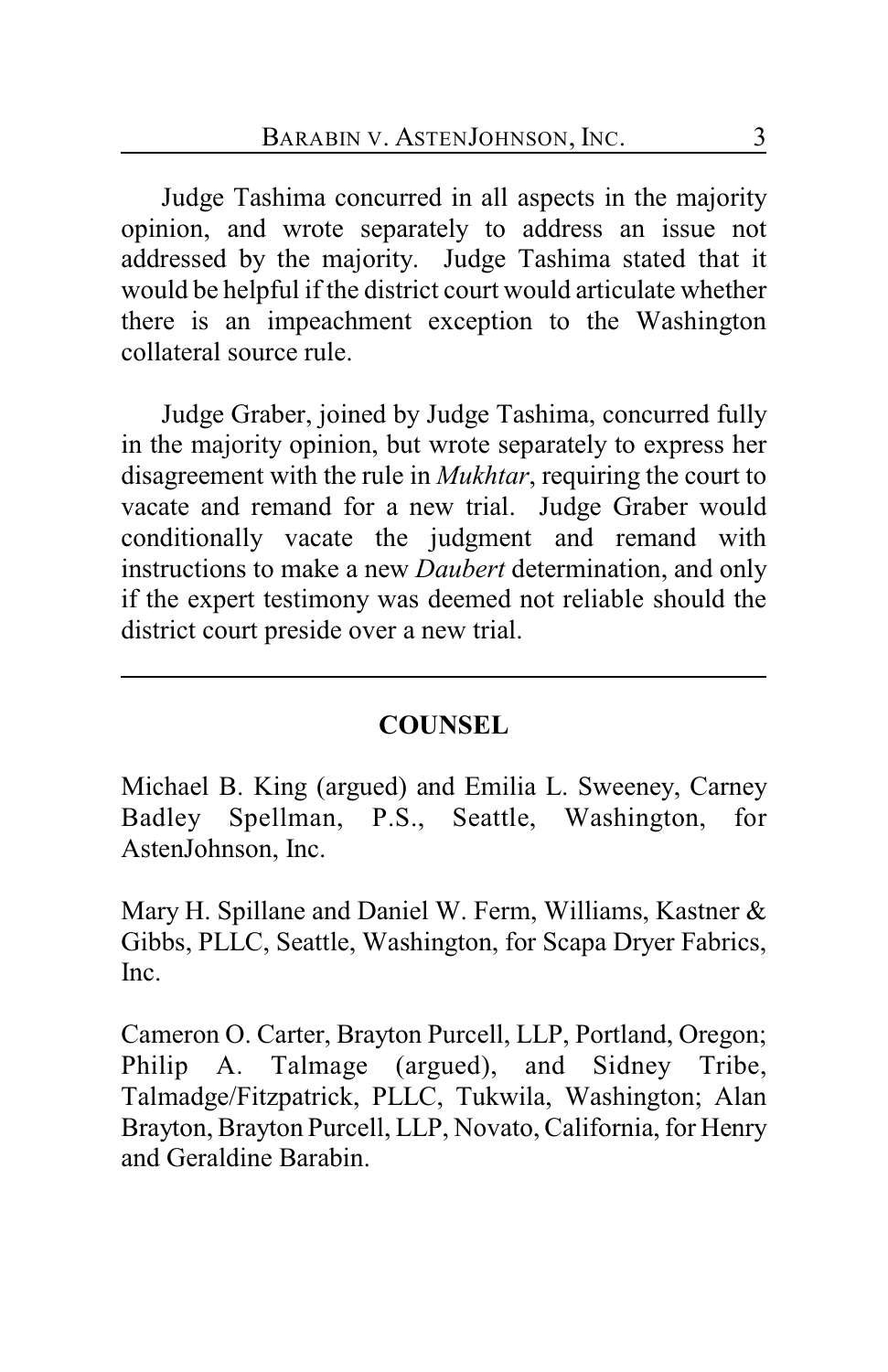#### **OPINION**

RAWLINSON, Circuit Judge:

AstenJohnson, Inc. (AstenJohnson) and Scapa Dryer Fabrics, Inc. (Scapa), appeal the district court's entry of judgment in favor of Henry and Geraldine Barabin following a jury trial resolving Henry Barabin's claim that his mesothelioma was caused by occupational exposure to asbestos. AstenJohnson and Scapa manufactured dryer felts that contained asbestos and that were installed on paper machines used in the paper mill where Henry Barabin worked. As now relevant, AstenJohnson and Scapa contend that the district court abused its discretion by improperly admitting expert evidence.

We have jurisdiction pursuant to 28 U.S.C. § 1291. Because the district court failed to fulfill its obligations under *Daubert*<sup>1</sup>, we vacate the judgment and remand for a new trial.**<sup>2</sup>**

## **I. BACKGROUND**

## **A. Pre-trial motions and trial proceedings**

Henry Barabin was exposed to asbestos from 1964 through 1984. He was employed from 1968 until his retirement in 2001 at the Crown-Zellerbach paper mill, which used dryer felts containing asbestos supplied by

*Daubert v. Merrell Dow Pharm., Inc.*, 509 U.S. 579 (1993). **<sup>1</sup>**

<sup>&</sup>lt;sup>2</sup> Because of our determination that a new trial is warranted on this basis, we do not address the other issues raised on appeal.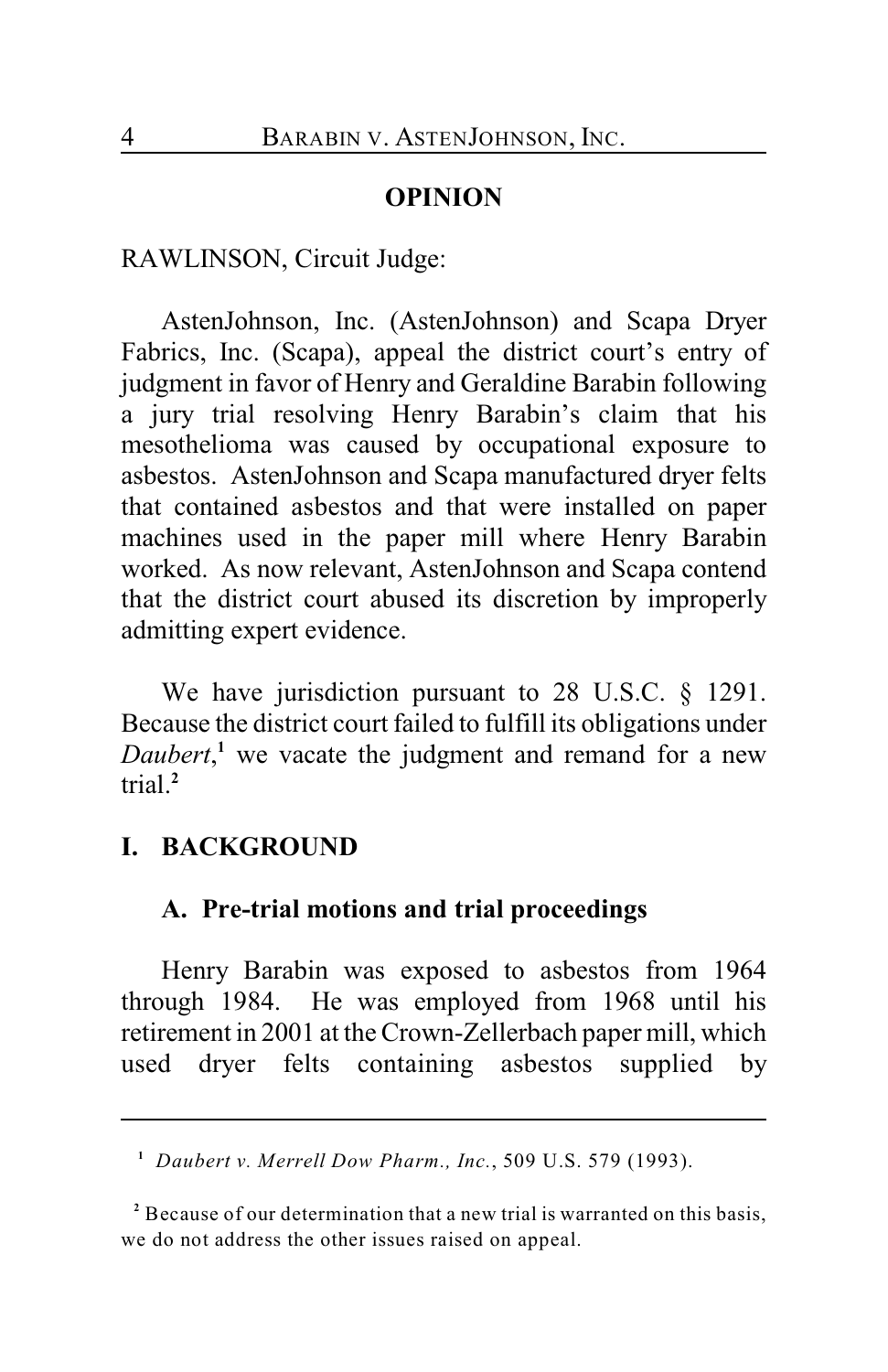AstenJohnson and Scapa. During his employment, Henry worked in various jobs that exposed him to the dryer felts that AstenJohnson and Scapa provided. Henry also took pieces of dryer felt home to use in his garden.

In November, 2006, Henry was diagnosed with pleural malignant epithelial mesothelioma.<sup>3</sup> It is undisputed that exposure to respirable asbestos causes mesothelioma.

AstenJohnson filed a motion *in limine* to exclude Drs. Cohen<sup>4</sup> and Millette as expert witnesses. The district court excluded Dr. Cohen as an expert because of his "dubious credentials and his lack of expertise with regard to dryer felts and paper mills. . . " Additionally, the district court limited Dr. Millette's testimony requiring disclosure to the jury that Dr. Millette's tests were "performed under laboratory conditions which are not the same as conditions at [Henry's workplace]." This limitation significantly diminished the strength of Dr. Millette's prospective opinion.

During a pre-trial conference, the district court reversed its decision to exclude Dr. Cohen's testimony. The district court explained that in the Barabins' response to the motions *in limine*, the Barabins clarified Dr. Cohen's credentials, including that he had testified in other cases. The district court did not hold a *Daubert* hearing. *See Daubert*, 509 U.S.

<sup>&</sup>lt;sup>3</sup> Pleural malignant mesothelioma is a rare cancer that affects the tissue surrounding the lungs. *See* http://www.mayoclinic.com (last visited Nov. 6, 2012).

There was some dispute as to whether Dr. Cohen was legitimately **<sup>4</sup>** referred to as a "doctor." We give him the benefit of the doubt because his correct title is not dispositive.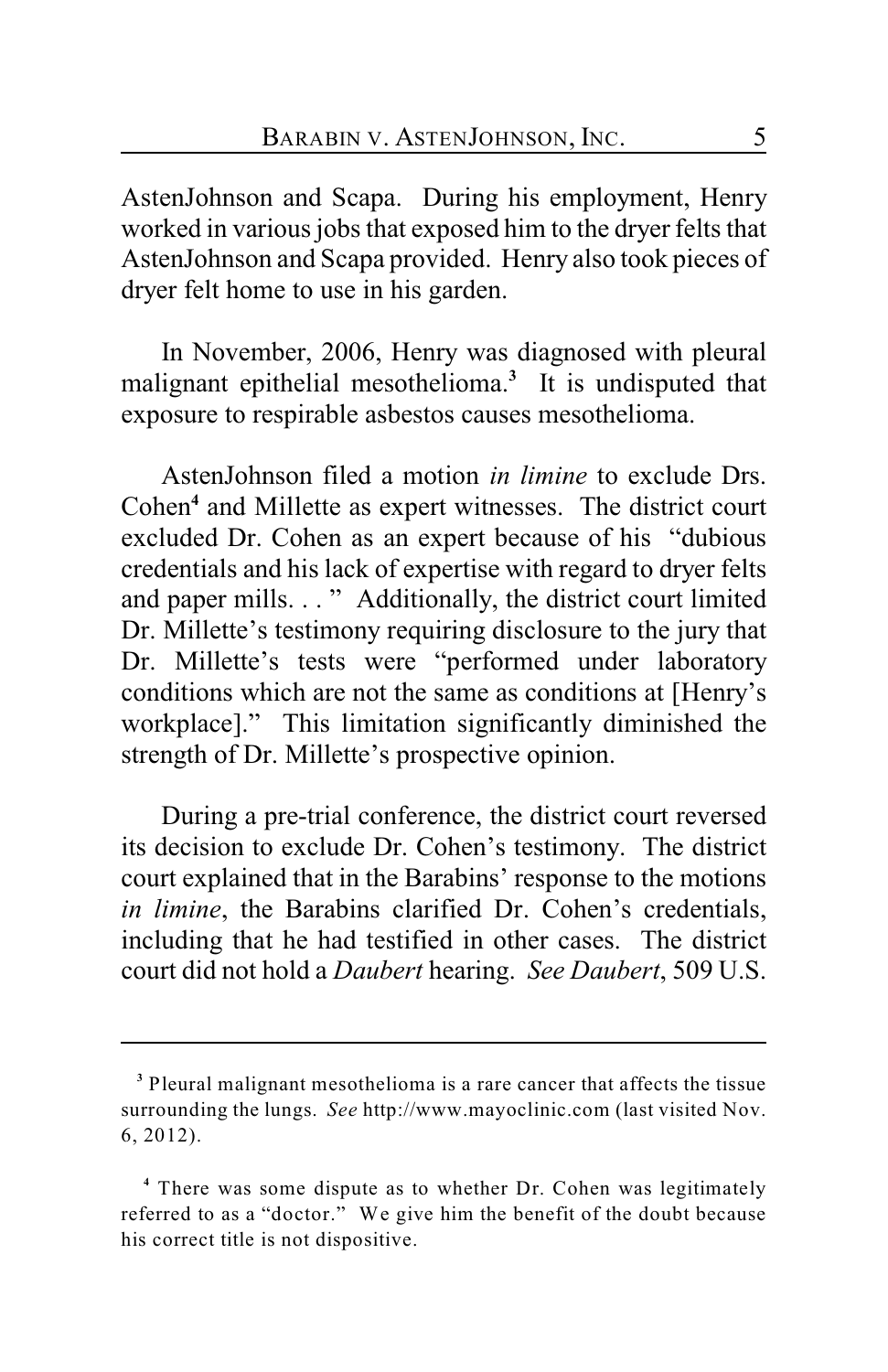at 589 (setting forth the trial judge's gatekeeping obligation to ensure that prospective expert testimony is reliable).

#### **B. Procedural history**

After presentation of Plaintiffs' case, AstenJohnson and Scapa filed motions for judgment as a matter of law, which were denied. After closing arguments and before the verdict, AstenJohnson and Scapa renewed their motions for judgment as a matter of law. The district court again denied the motions.

The jury found in favor of the Barabins and awarded damages totaling \$10,200,000. The district court granted AstenJohnson's and Scapa's motions to vacate the judgment and scheduled a reasonableness hearing. After the hearing and after ruling that the damages award was reasonable, the district court applied an offset of \$836,114.61 for previous settlements,<sup>5</sup> ultimately awarding \$9,373,152.12, plus \$9,266.73 in costs, to the Barabins.

Scapa then filed a motion for a new trial or, in the alternative, for remittitur, and also incorporated AstenJohnson's motion for a new trial. AstenJohnson and Scapa sought a new trial based on, among other things, improper admission of expert testimony. The district court denied the motions in their entirety.

Washington law provides that if a plaintiff receives a settlement from **<sup>5</sup>** another party, an offset occurs for the next tortfeasor unless the first settlement was unreasonable. *See* WASH. REV. CODE § 4.22.060(2).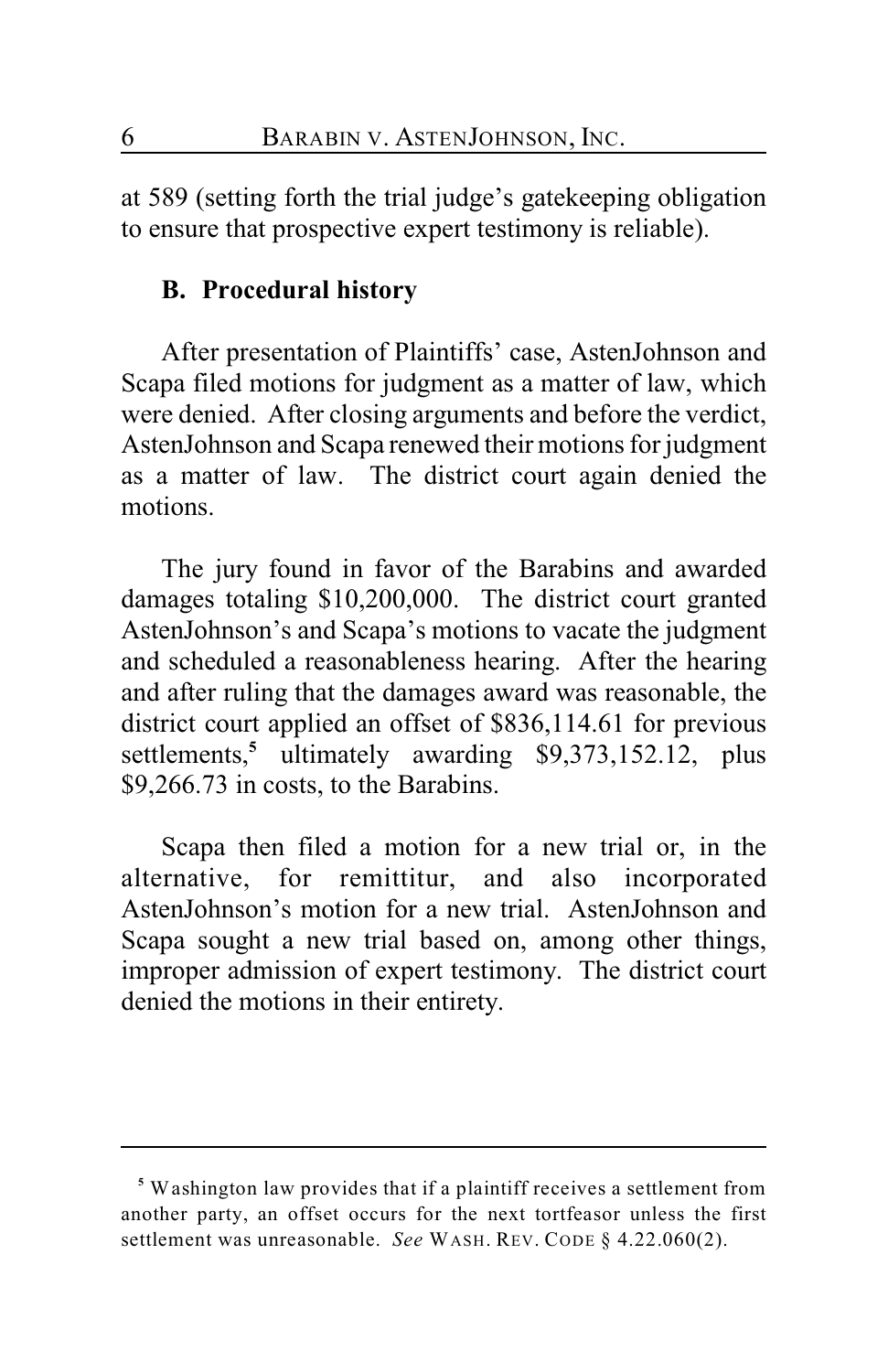After entry of judgment in favor of the Barabins, AstenJohnson and Scapa filed timely notices of appeal. We consolidated these two appeals.

# **II. STANDARDS OF REVIEW**

Evidentiary rulings are reviewed for abuse of discretion; however, we review a district court's interpretation of the Federal Rules of Evidence *de novo*. *See United States v. Urena*, 659 F.3d 903, 908 (9th Cir. 2011), *cert. denied*, 132 S. Ct. 1608 (2012).

We review a district court's denial of a motion for new trial for abuse of discretion. *See United States v. Montes*, 628 F.3d 1183, 1187 (9th Cir.), *cert. denied* 131 S. Ct. 2468 and 132 S. Ct. 52 (2011).

#### **III. DISCUSSION**

**The district court abused its discretion when it failed to conduct a** *Daubert* **hearing or otherwise make relevance and reliability determinations regarding expert testimony.**

In its role as gatekeeper, the district court determines the relevance and reliability of expert testimony and its subsequent admission or exclusion. *See Ellis v. Costco Wholesale Corp.*, 657 F.3d 970, 982 (9th Cir. 2011). Admission or exclusion under *Daubert* rests on the scientific reliability and relevance of the expert testimony. *See id.* The expert's opinion must be deduced from a "scientific method" to be admissible. *Id.* (citation omitted). "The test under *Daubert* is not the correctness of the expert's conclusions but the soundness of his methodology . . . ." *Primiano v. Cook*,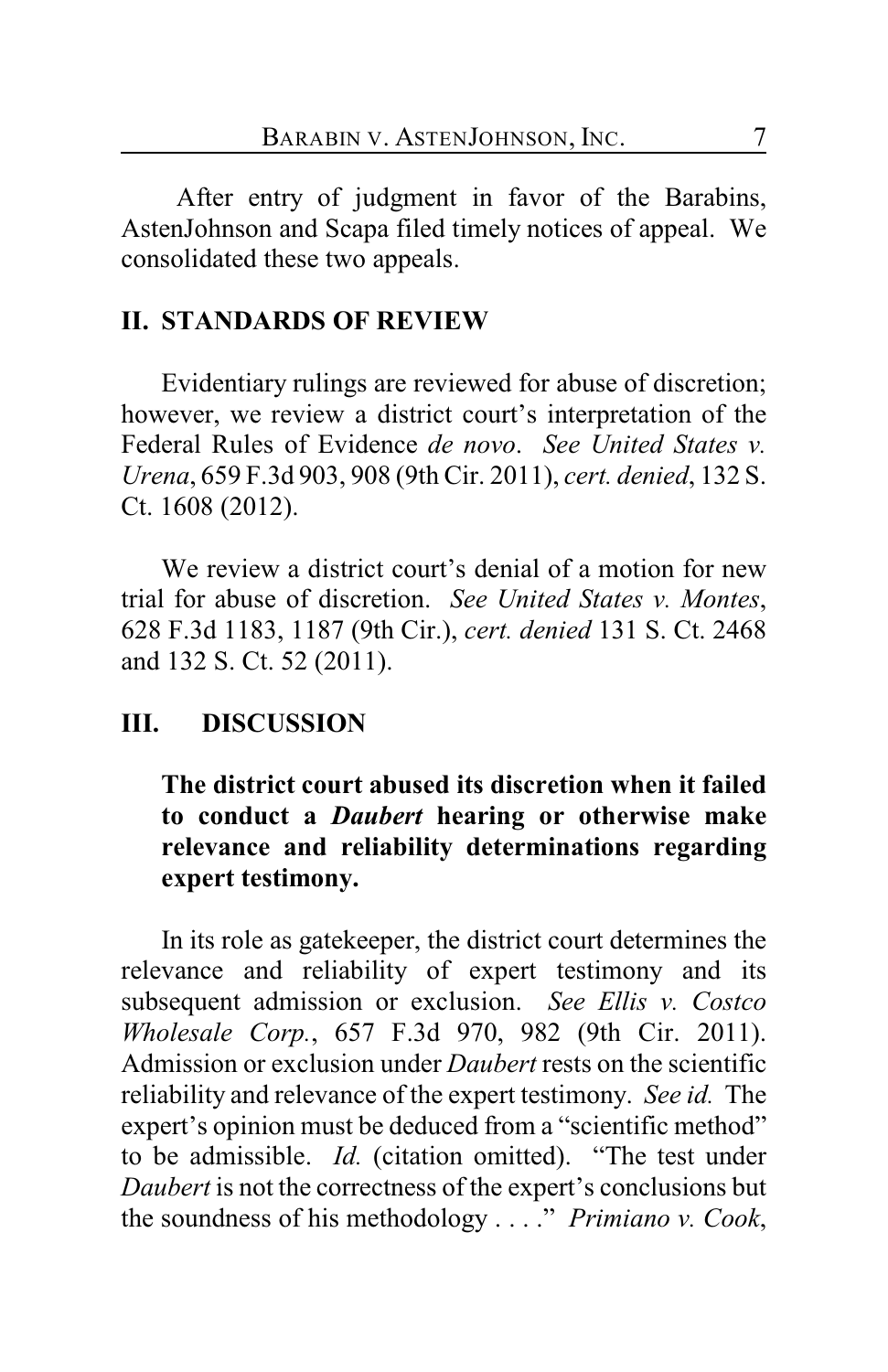598 F.3d 558, 564 (9th Cir. 2010), *as amended* (footnote reference and alteration omitted)*.*

*Daubert* provided the following non-exhaustive factors for consideration in assessing the reliability of proffered expert testimony:

> (1) whether the scientific theory or technique can be (and has been) tested, (2) whether the theory or technique has been subjected to peer review and publication, (3) whether there is a known or potential error rate, and (4) whether the theory or technique is generally accepted in the relevant scientific community.

*Mukhtar v. Cal. State Univ.*, 299 F.3d 1053, 1064 (9th Cir. 2002) (citations omitted).

After the district court's ruling resolving AstenJohson's motion *in limine* by excluding Dr. Cohen from testifying as an expert witness, the Barabins filed a Motion for Pre-Trial *Daubert* Hearing seeking reconsideration of the district court's ruling. Included within the motion was information describing Dr. Cohen's use as an expert in the Washington state courts and in other courts. After considering the information contained in the Barabins' motion, the district court declined to hold a *Daubert* hearing. Rather, the district court simply reversed its prior exclusion of Dr. Cohen's testimony. The extent of the court's explanation was: "I think plaintiffs did a much better job of presenting to me the full factual basis behind Mr. Cohen testifying and his testimony in other cases. . . ."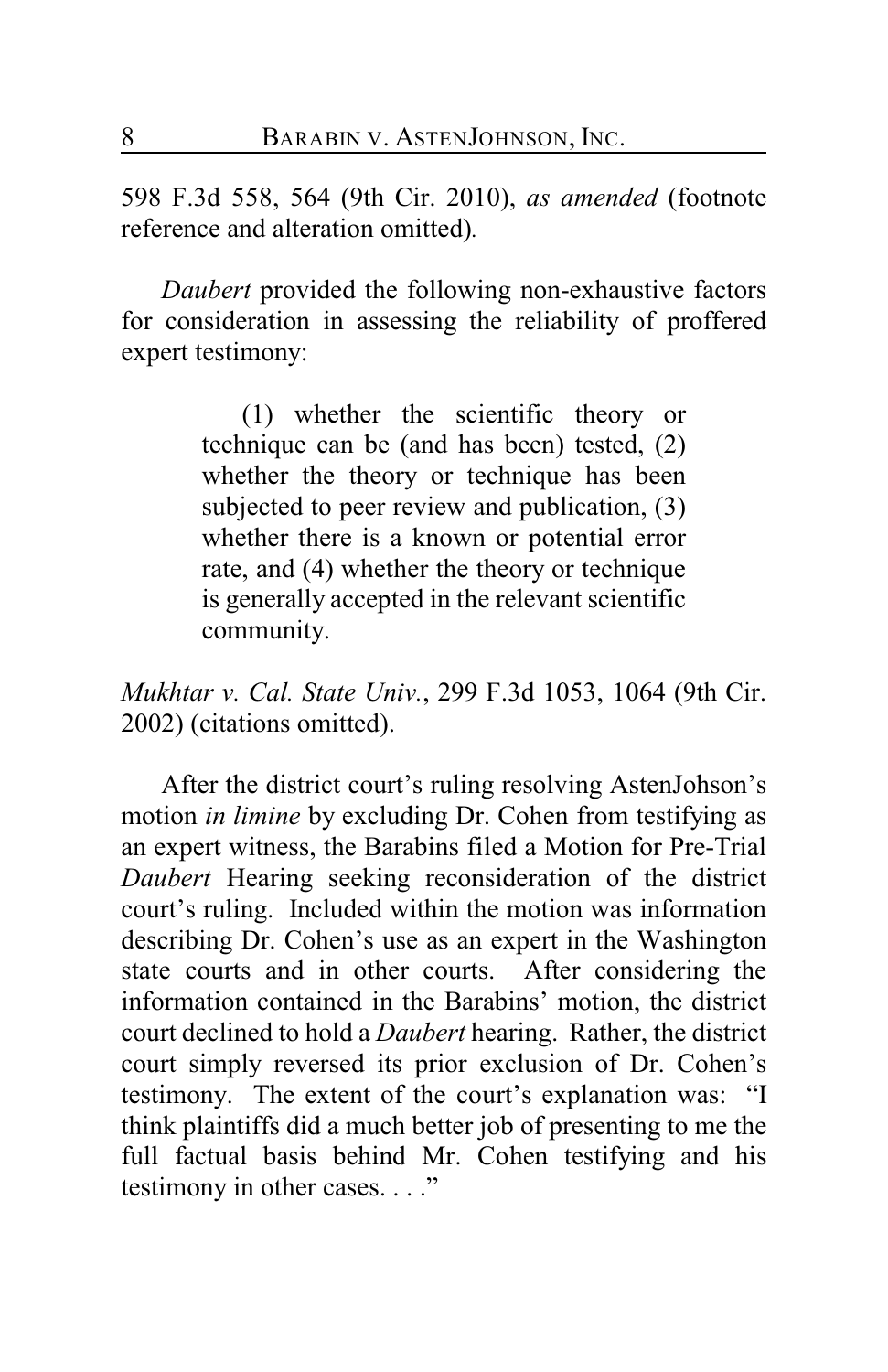Unfortunately, because no *Daubert* hearing was conducted as requested, the district court failed to assess the scientific methodologies, reasoning, or principles Dr. Cohen applied. None of the *Daubert* factors was considered. Instead, the court allowed the parties to submit the experts' unfiltered testimony to the jury.

It is notable that the district court's order originally addressing AstenJohnson's motion *in limine* expressed concerns with Dr. Millette's testing procedures and excluded Dr. Cohen's testimony altogether, due to its concerns regarding his credentials and expertise. Only after the Barabins provided additional information that Dr. Cohen had testified in other state court proceedings did the district court allow Dr. Cohen to testify as an expert. **6**

In federal courts, the admission of expert testimony is governed by Federal Rule of Evidence 702, as elucidated by the Supreme Court in *Daubert*. At the time of the trial in this case, Rule 702 provided:

> If scientific, technical, or other specialized knowledge will assist the trier of fact to understand the evidence or to determine a fact in issue, a witness qualified as an expert by knowledge, skill, experience, training, or education, may testify thereto in the form of

<sup>&</sup>lt;sup>6</sup> It is unlikely that the Washington state courts where Dr. Cohen testified used the *Daubert* standard in assessing the admissibility of Dr. Cohen's testimony. *See State v. Sipin*, 123 P.3d 862, 867 (Wash. Ct. App. 2005) ("In Washington, the *Frye* test is used to determine the admissibility of novel scientific evidence. . . .") (citation omitted); *see also Daubert*, 509 U.S. at 587 ("[T]he *Frye* test was superseded by the adoption of the Federal Rules of Evidence.") (footnote reference omitted).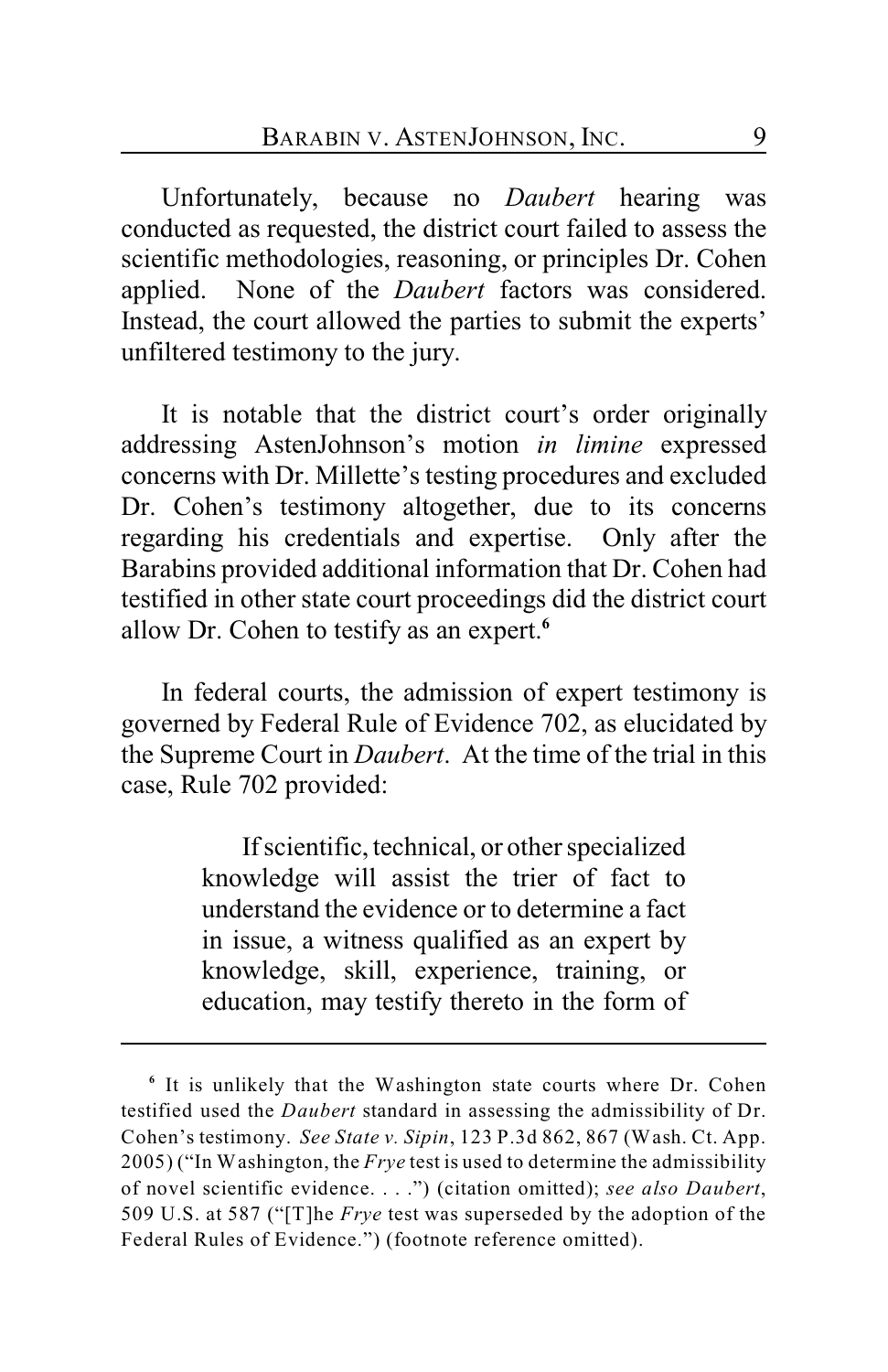an opinion or otherwise, if  $(1)$  the testimony is based upon sufficient facts or data, (2) the testimony is the product of reliable principles and methods, and (3) the witness has applied the principles and methods reliably to the facts of the case.

Fed. R. Evid. 702 (2010).

Compliance with Rule 702 is gauged by the district court's assessment of the reliability of the proffered expert testimony. *See Daubert*, 509 U.S. at 589. Specifically, the district court is charged with determining whether the proffered expert testimony is trustworthy. *See id.* at 590 n.9. "In a case involving scientific evidence, *evidentiary reliability* will be based upon *scientific validity*." *Id.* (emphases in the original). Scientific validity is, in turn, assessed in large part by the degree to which the theories propounded by the expert have been subjected to and survived scrutiny in the relevant scientific community. *See Mukhtar*, 299 F.3d at 1063-64.

As we observed in *Mukhtar*, the decision to admit or exclude expert testimony is often the difference between winning and losing a case. *See id.* at 1067-68 (noting that once the challenged expert testimony was excluded no evidence of discrimination remained). The potentially significant influence of expert testimony underscores the importance of assiduous "gatekeeping" by trial judges.

 Once presented with the additional information in the Barabins' response to the motion *in limine*, at a minimum the district court was required to assess the scientific reliability of the proffered expert testimony. *See Ellis*, 657 F.3d at 982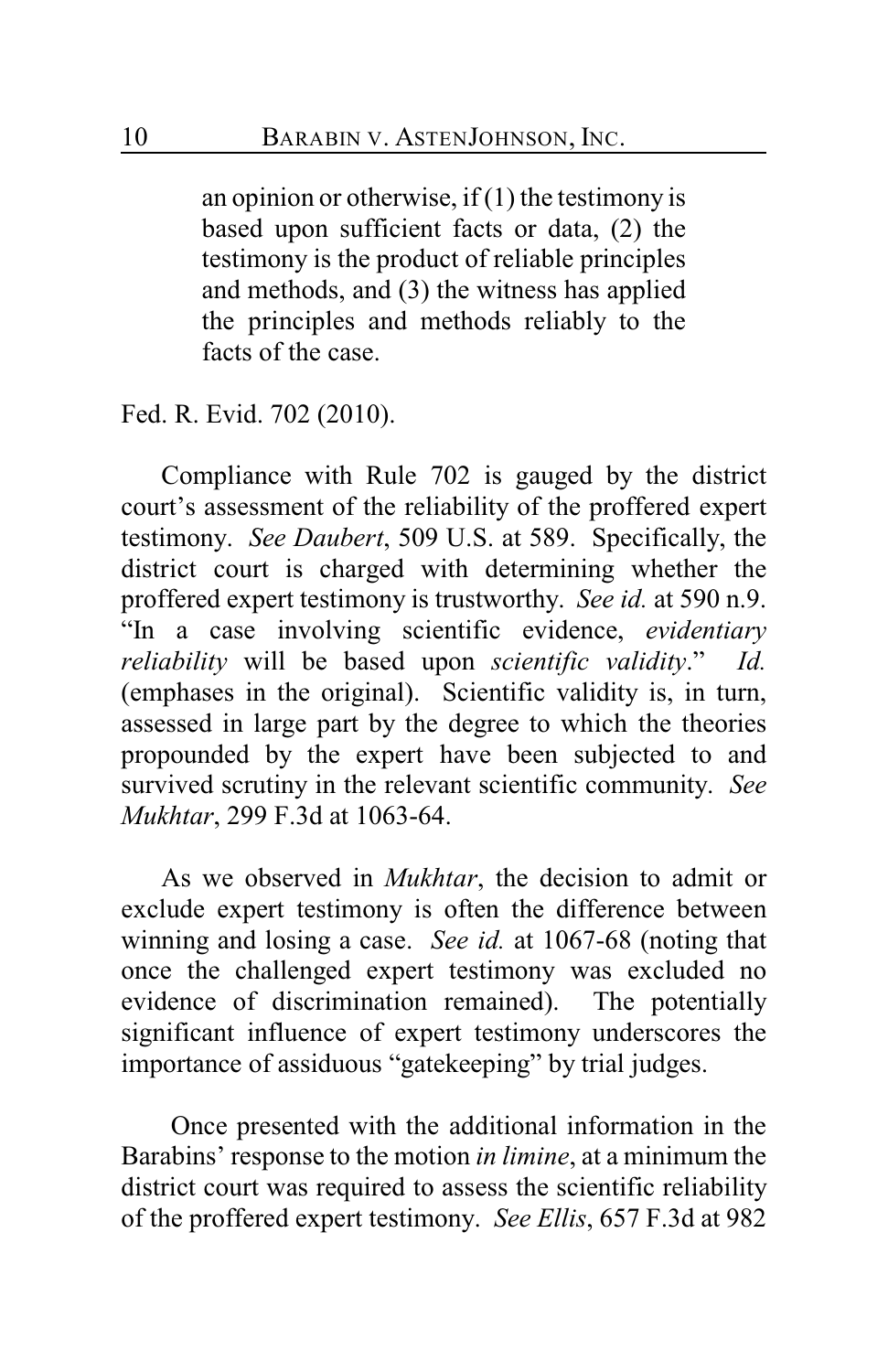("Under *Daubert*, the trial court must act as a 'gatekeeper' to exclude junk science that does not meet Federal Rule of Evidence 702's reliability standards . . .") (citation omitted). In failing to do so, the district court neglected to perform its gatekeeping role. *See Mukhtar*, 299 F.3d at 1066 ("*Kumho* [*Tire Co. v. Carmichael*, 526 U.S. 137 (1999),] and *Daubert* make it clear that the court must, on the record, make *some* kind of reliability determination.") (citation omitted) (emphasis in the original).

Rather than making the required determinations, the district court left it to the jury to determine the relevance and reliability of the proffered expert testimony in the first instance. In its order, the district court wrote:

> There is obviously a strong divide among both scientists and courts on whether such expert testimony is *relevant* to asbestosrelated cases. *In the interest of allowing each party to try its case to the jury*, the Court deems admissible expert testimony that every exposure can cause an asbestos-related disease.

(Emphases added).

Under our precedent, the district court's decision to allow presentation of the expert testimony to the jury without making any gateway determinations regarding relevance and reliability constituted an abuse of discretion requiring a new trial. *See id.* at 1063 (noting the "trial court's 'special obligation' to determine the relevance and reliability of an expert's testimony") (citation omitted); *see also id.* at 1068 (remanding for a new trial where the expert's testimony was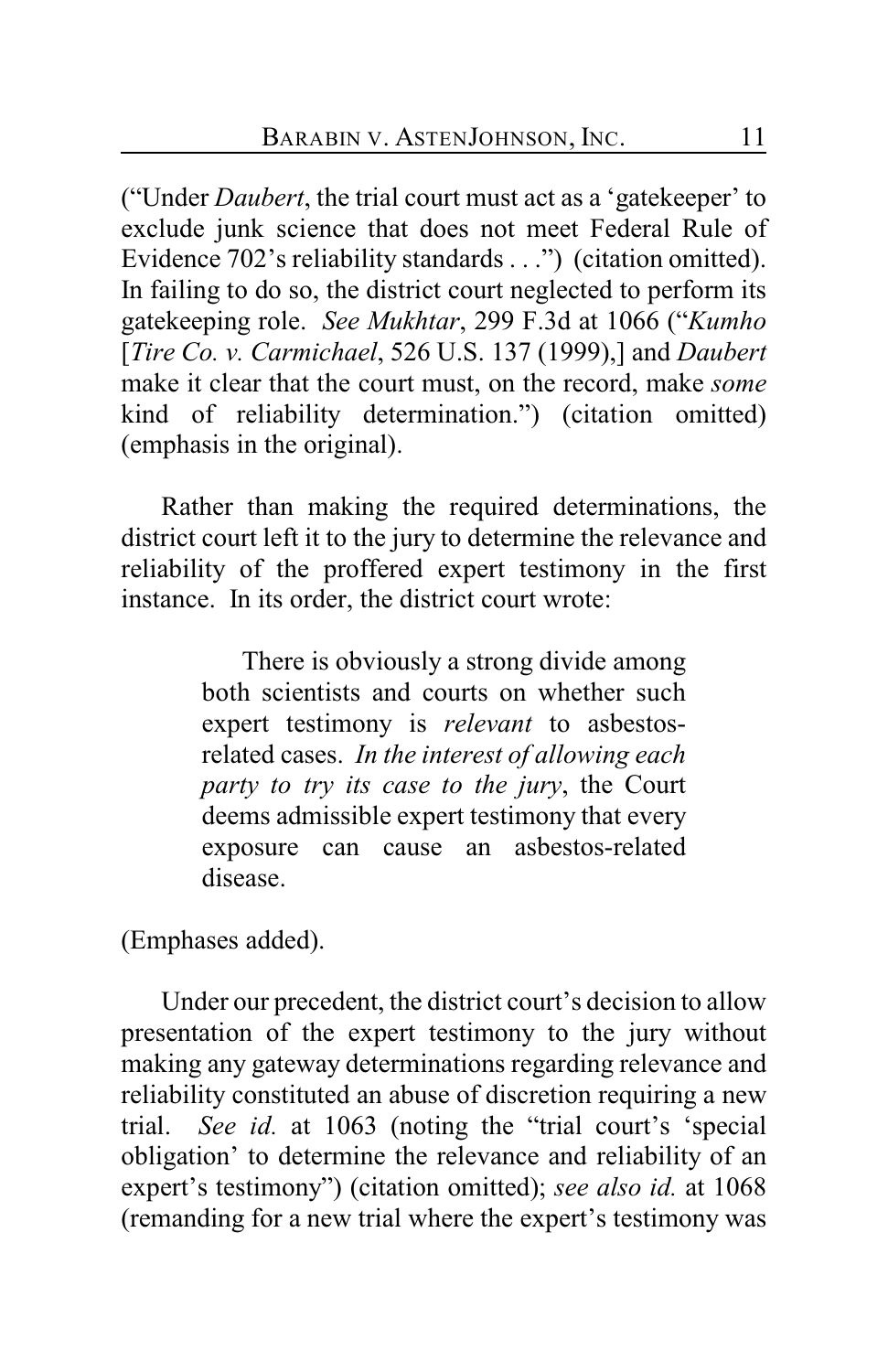admitted "without the proper reliability determination" and the error was not harmless).**<sup>7</sup>**

The district court committed reversible error when it failed to assess the proferred expert testimony for relevance and reliability. *See id.* Our decision in *Mukhtar* dictates that a new trial be provided in this circumstance. *See id.* Accordingly, the district court abused its discretion when it denied AstenJohnson's and Scapa's motions for a new trial. *See Molski v. M.J. Cable, Inc.*, 481 F.3d 724, 729 (9th Cir. 2007) (explaining that we may reverse the denial of a motion for a new trial when the district court has "made a mistake of law") (citation omitted).

# **JUDGMENT VACATED and CASE REMANDED for a new trial. Each party shall bear its own costs on appeal.**

TASHIMA, Circuit Judge, concurring:

I concur in all respects in the majority opinion, as well as in Judge Graber's concurring opinion. I write separately briefly to address another issue raised in this appeal, which the majority does not address, because it is likely to arise again on retrial.

At the trial, plaintiff Geraldine Barabin, Henry Barabin's wife, testified that she wanted to be able to maintain her health, continue caring for Henry, and be able to pay for Henry's necessary medications. She further testified that she

The Barabins do not argue that any error in admitting Dr. Cohen's **<sup>7</sup>** testimony was harmless.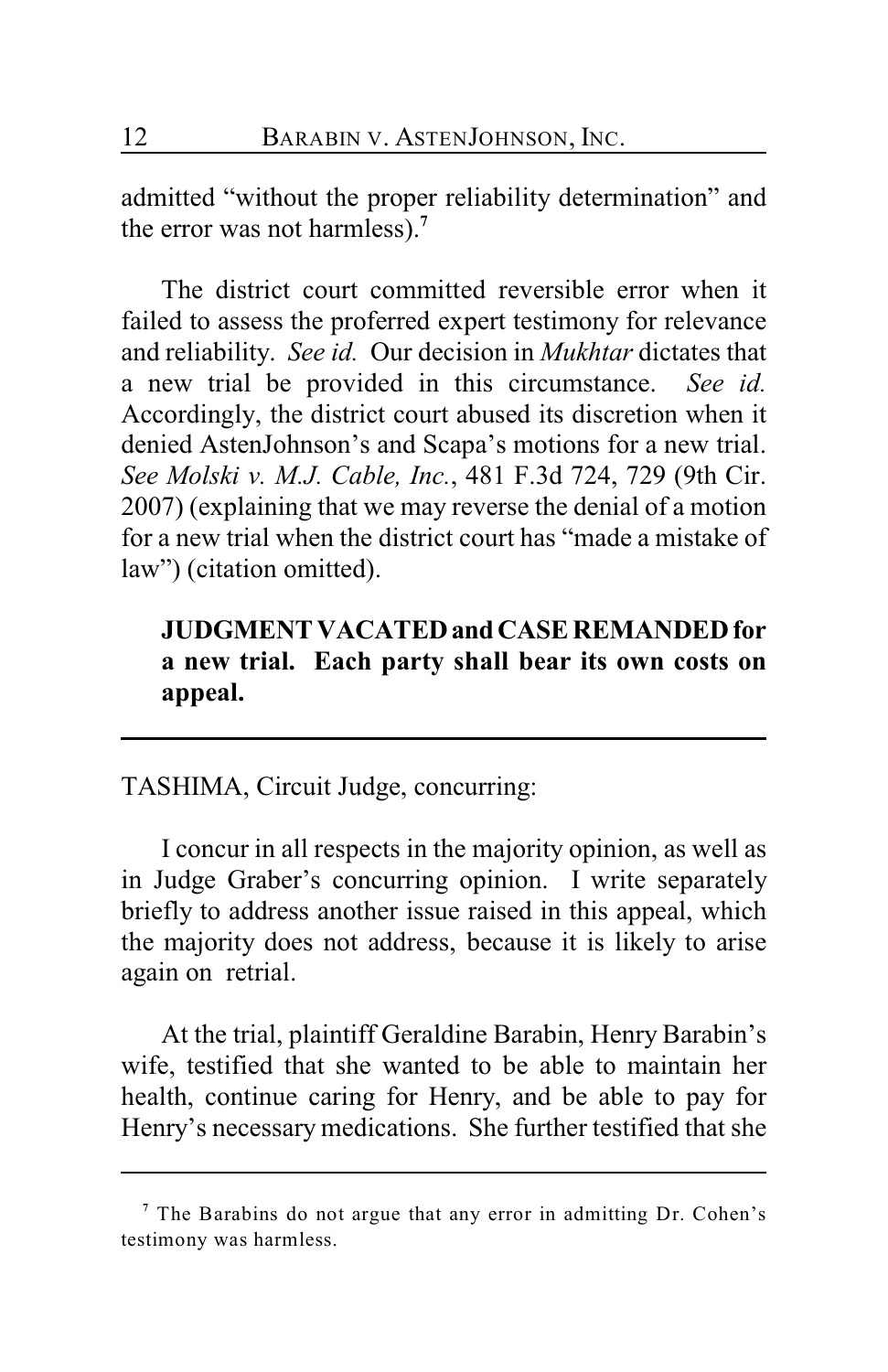did not "want to be left destitute," implying that she would be so left without a recovery from defendants. On crossexamination, defendants sought to impeach Mrs. Barabin's credibility regarding her fear of financial destitution by reference to collateral source evidence. The district court sustained plaintiffs' objection to this line of inquiry without extended discussion, citing the collateral source rule, which generally bars such evidence.

But no reported Washington case appears to have confronted the question of whether evidence of collateral source payments can be used for impeachment. Other jurisdictions, however, recognize an impeachment exception to the collateral source rule. *See, e.g., Corsetti v. Stone Co*., 483 N.E.2d 793, 802 (Mass. 1985) ("Our cases have long recognized that in some circumstances, evidence of collateral source income may be admissible . . . 'as probative of a relevant proposition . . . *or credibility of a particular witness.*'" (emphasis in original)); *McKinney v. Cal. Portland Cement Co.*, 117 Cal. Rptr. 2d 849, 855-56 (Ct. App. 2002) ("There are exceptions to the [collateral source] rule of exclusion, for example, where the defendant is allowed to introduce otherwise inadmissible evidence . . . to impeach self-serving testimony . . . ."). Similarly, the Supreme Court has recognized that even evidence excludable under the *Miranda* rule is admissible for impeachment. *See Harris v. New York*, 401 U.S. 222, 224-25 (1971).

The district court appears not to have considered whether the Washington Supreme Court would, if so confronted, recognize an impeachment exception to the collateral source rule, but relied only on the "well-established" general rule. Because there appear to be good grounds to recognize an impeachment exception to the Washington collateral source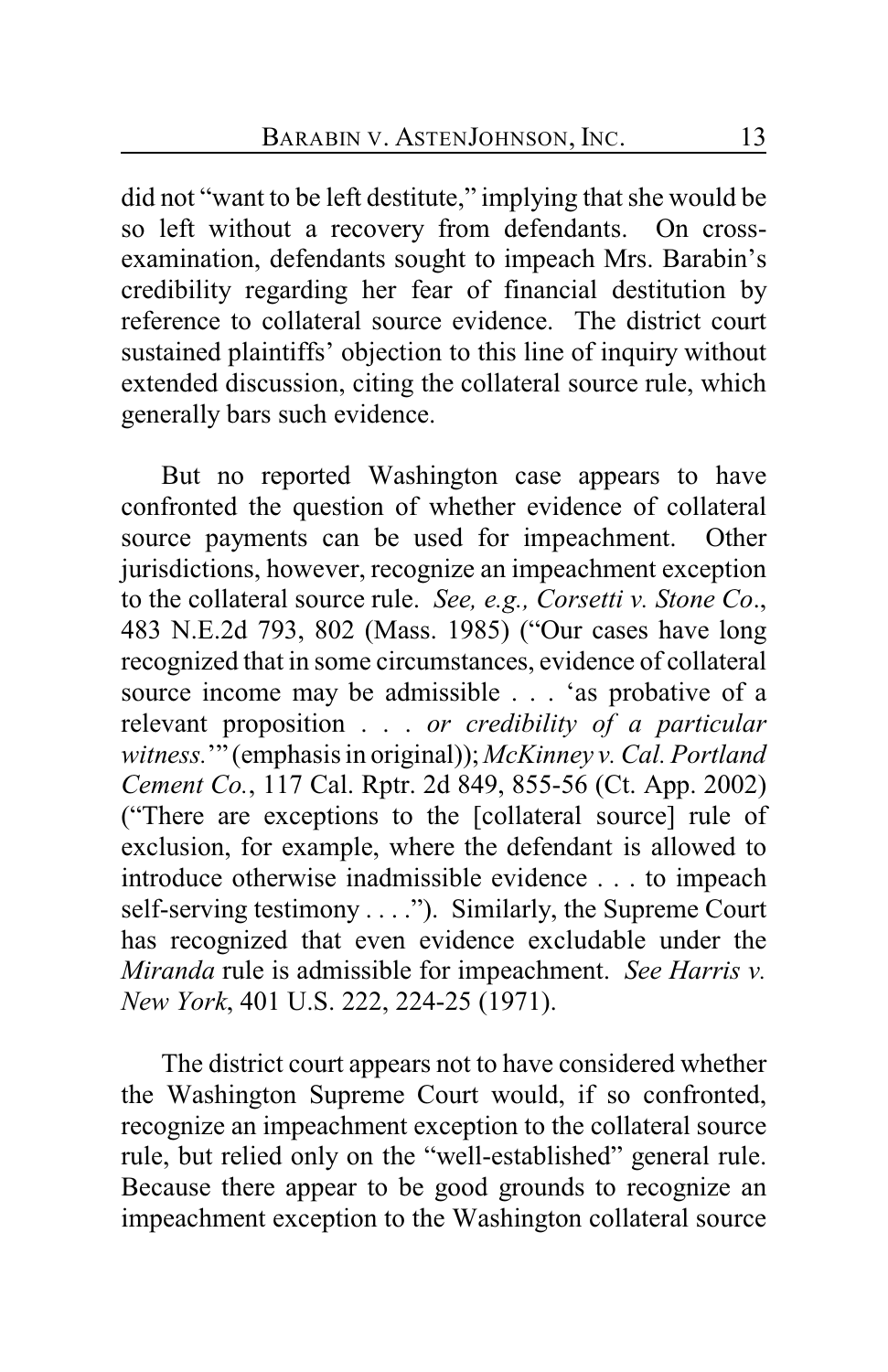rule, and because of the lack of controlling Washington case law, should the issue arise again on retrial, it would be helpful on appeal if the district court would articulate the reasons for its ruling on this issue.

GRABER, Circuit Judge, with whom TASHIMA, Circuit Judge, joins, concurring:

I concur fully in the majority opinion. The district court failed to explain adequately its reasons for admitting the expert testimony, and the error was not harmless. Accordingly, the judgment cannot stand.

I write separately, however, to express my disagreement with the rule that, pursuant to *Mukhtar v. California State University*, 299 F.3d 1053 (9th Cir. 2002), *amended by* 319 F.3d 1073 (9th Cir. 2003) (order), we must vacate the judgment and remand *for a new trial*. On remand, the district court dutifully will make a new *Daubert* determination. If the court finds that the expert testimony is, indeed, reliable, what purpose is served by empaneling a new jury and conducting another lengthy trial the outcome of which likely will be identical to the one already concluded? *Mukhtar* answers that query by holding that we cannot trust a district court not to succumb to "post-hoc rationalization." 319 F.3d at 1074. But we routinely trust district courts to reassess their earlier judgments in matters of more consequence than disputes over money. *See, e.g., United States v. Ameline*, 409 F.3d 1073 (9th Cir. 2005) (en banc). Regardless, I do not share *Mukhtar*'s lack of faith in our district courts.

Were it not for *Mukhtar*, I would conditionally vacate the judgment and remand to the district court with instructions to